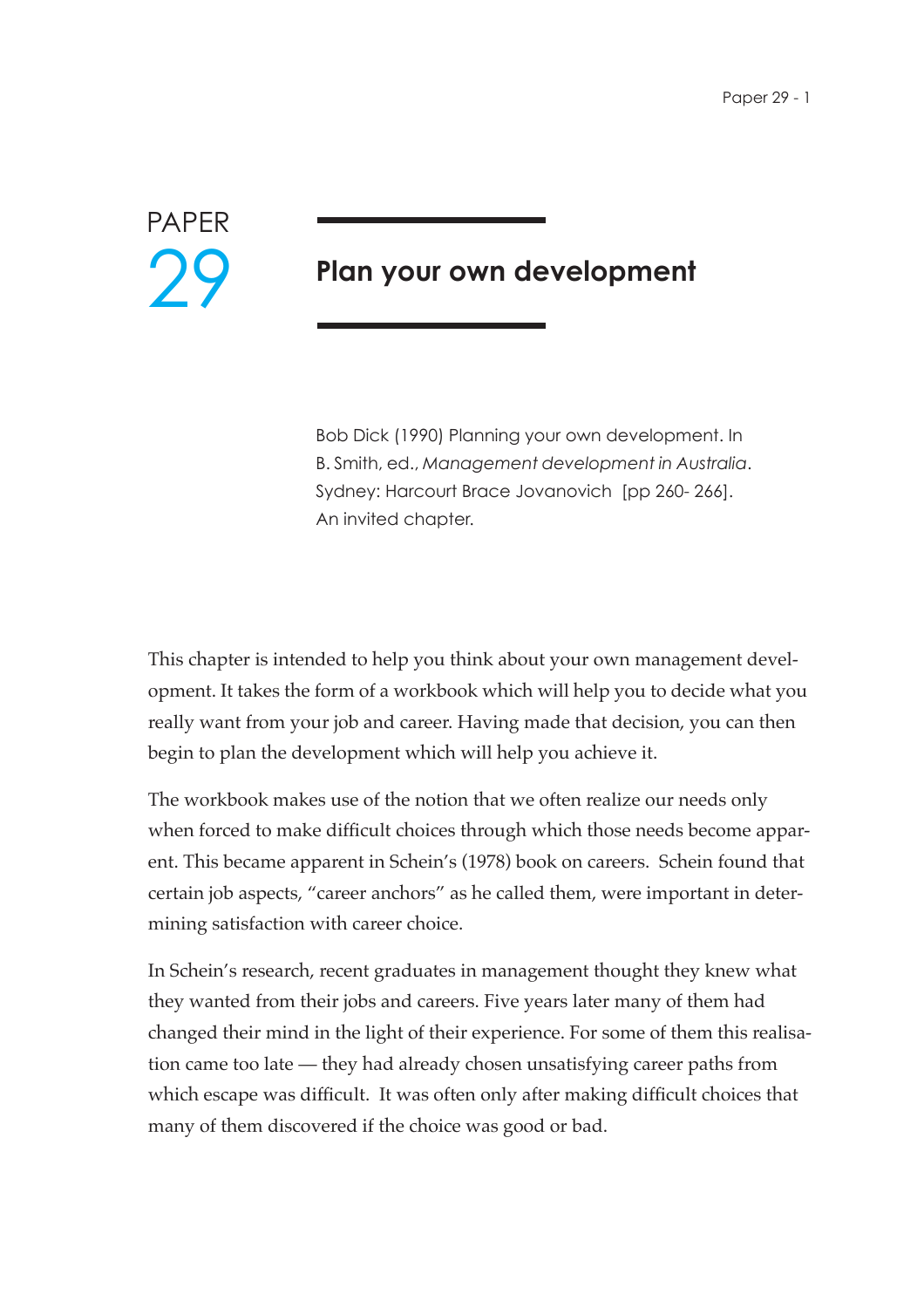I have found that if people imagine a choice vividly enough, they can often identify what they want from a job. If they also check their judgment against evidence from their life and work, this can also help. In workshops on life planning or career planning, people commonly identify sessions based on Schein's career anchors as a particularly valuable part of the workshop for developing career insights.

The purpose of this workbook is therefore to confront you with vicarious choices which may help you to identify your career anchors.

#### **Using the workbook**

The following descriptions, arranged in pairs, are about two quite different jobs. You are asked to imagine that you have been offered the two positions simultaneously. There are reasons why it is desirable to accept one of them. Obviously you can't accept both.

Read through the description of the two jobs. The choice you face is clearly not real. But the more vividly you imagine it, the closer to being a real choice it can become. So imagine the situation as vividly as you can. Imagine being faced with that choice, and being asked to respond immediately. Assume that in all respects not mentioned, the two jobs are equally satisfactory for you.

When you understand the jobs, and can imagine the situation, make your choice.

Then imagine, as vividly as you can, that you have made that choice. Ask yourself, what are your anxieties about the job you have chosen? What are your hopes? You can use your response to work out what is important to you in a job.

You will then be asked to try to remember similar choices you have already made, in your work or life. Again, the choice and how it worked out can be an important source of information.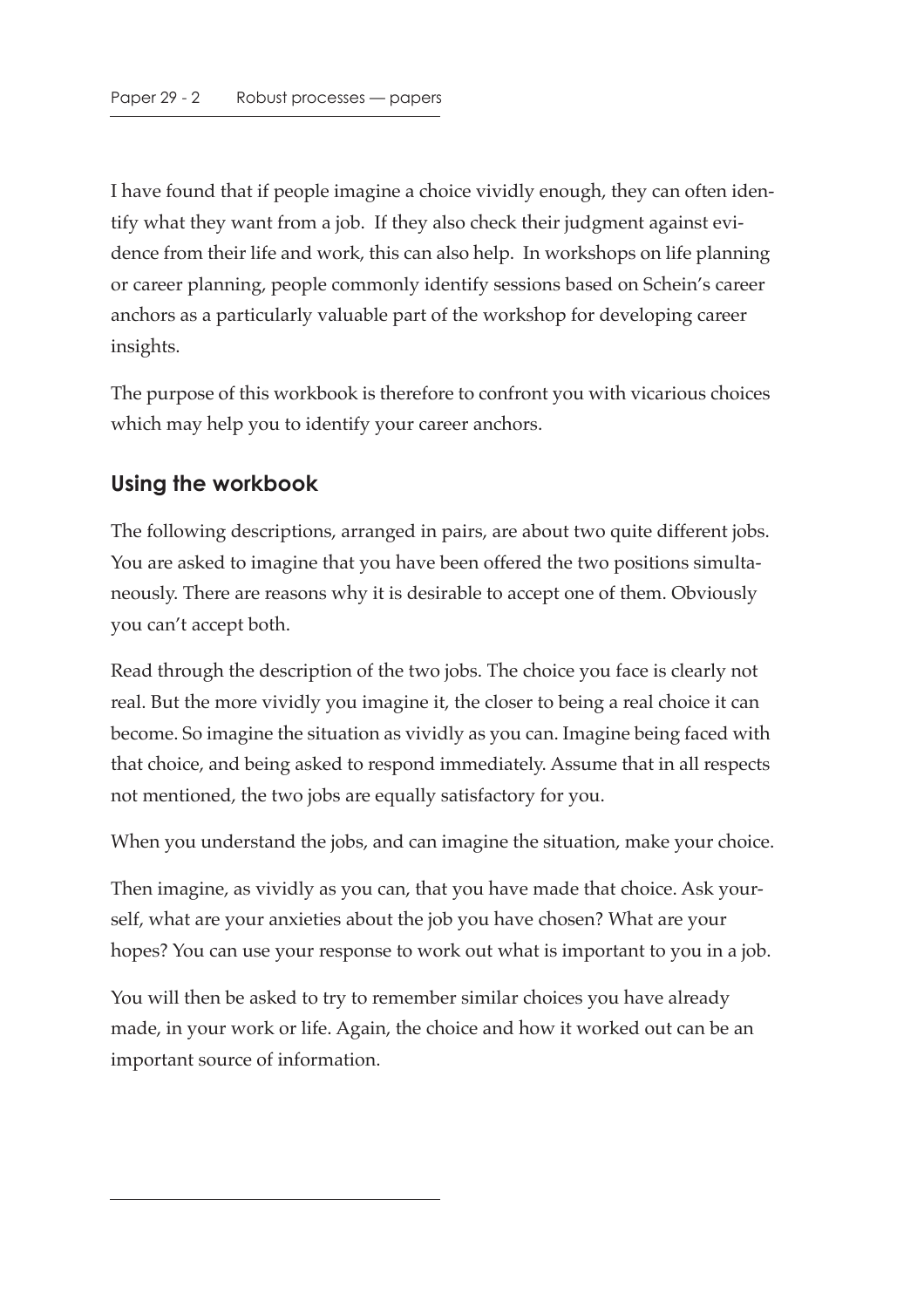The exercise will be more valuable if you do not look beyond the description of the job until you have imagined: (a) being confronted with the choice; (b) making the choice; (c) identified your anxieties and hopes. Therefore, take one step at a time if you wish to get the most out of the exercise. You will also get more out of it if you answer from your real wishes, disregarding for the moment the expectations others have of you or what others regard as "right".

# **Preparation: making choices vivid**

In each of the three choices which follow, you may find it easier if you go about it as follows...

Firstly, recall or create a situation in which you might be offered a choice between two attractive jobs. Identify or create a person who might make such an offer; then choose the situation in which it might occur.

Begin by creating the physical environment. Imagine the room, the weather, the time of day, the lighting, the temperature. Then recall or imagine the furniture, and arrange it within the physical space you have created.

For each of the three situations which follow, go through the same sequence in your mind. Then use the job descriptions to complete the imagined interaction. Imagine yourself entering the room, being greeted, and being asked to sit down. In your mind, see the face of the person offering you the jobs, and hear his or her voice. At the end of the job offer, the person says "I don't like to rush you, but I need an answer as soon as possible.

Finally, imagine yourself saying "I'll take job *x*". Having made this irrevocable choice, imagine yourself leaving the room. Then notice the feeling and thoughts which you would take with you.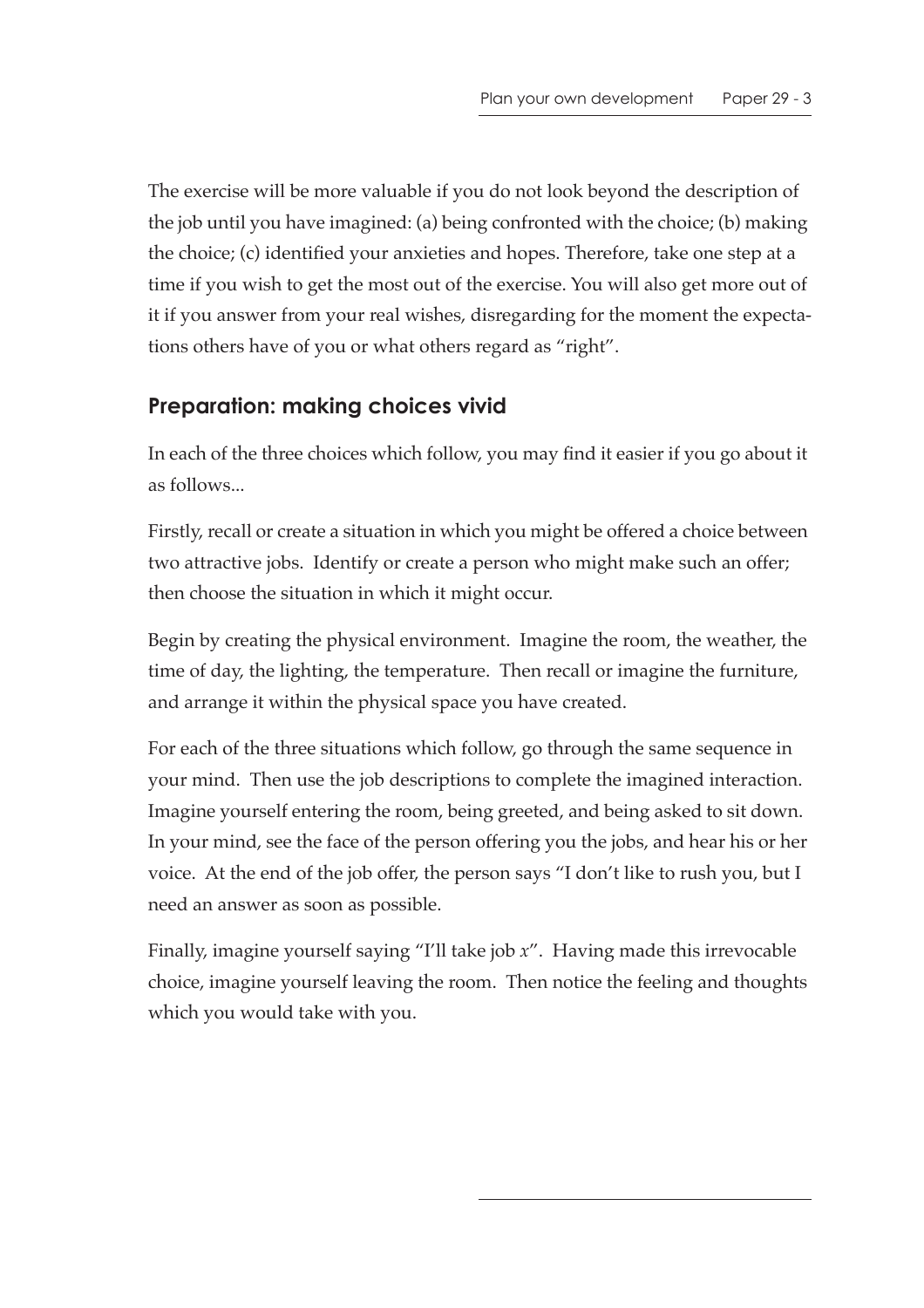#### **Step 1—Situation 1**

You are a highly skilled professional, and recognized as such. It is on the basis of your professional expertise that you are offered these two jobs, both well paid and offering chances of further advancement and development.

Job **A** is a very challenging job. But you believe you have the technical expertise to handle it well. It involves offering your professional services to a client group who are regarded as offering a considerable professional challenge, but where almost all of the problems are resolvable using professional expertise. Your professional expertise is also directly relevant to the career opportunities which would follow from it.

Job **B** is also challenging. It is, however, entirely a management position. In it, you would be responsible for managing a group of professionals and service staff outside your own area of expertise. You would be responsible (and held accountable) for their performance, while understanding little of the technical details of it. Further promotion would be in the direction of other positions in general management or administration.

Choose between the jobs before you read on.

#### **Step 2**

Now imagine, as vividly as you can, that you have irrevocably chosen one of the jobs. Imagine what your thoughts and feelings would be like. Distinguish between what others want of you or for you, and what you really want for yourself...

On a piece of paper, write down your ideas for further consideration later. In particular...

What are your anxieties? What are your hopes?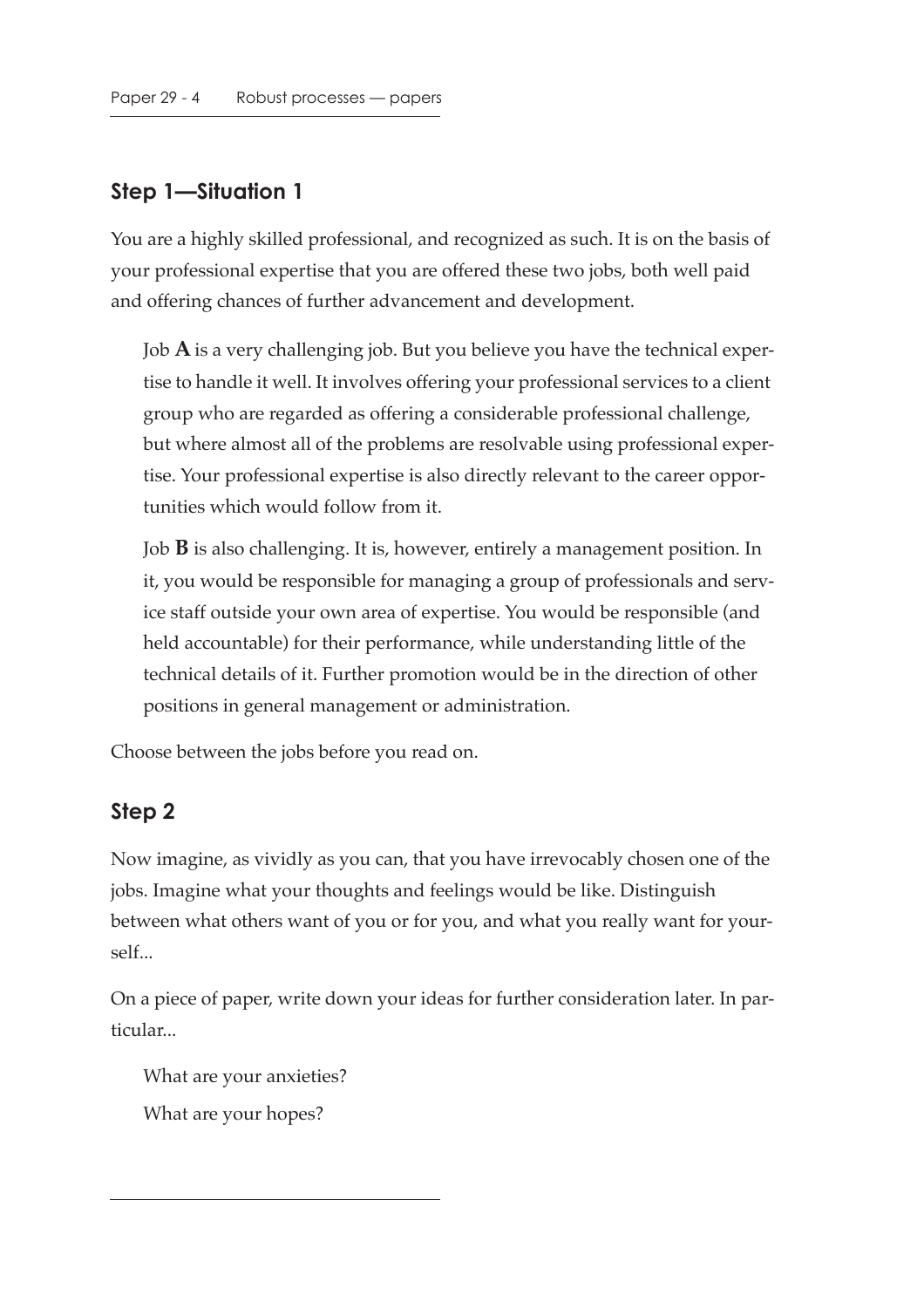What does that tell you about yourself?

What does that tell you about what you look for in a job and in life?

# **Step 3**

The dimension represented by the choice is that of...

technical *vs* general

The person who finds the technical (professional) job most satisfying prefers to accomplish things through her own efforts and expertise rather than by having to depend on the expertise and effort of others. In particular, continuing to practise her professional expertise is important. Administration may be acceptable, but only if it involves supervision of other professionals in the same area.

The person who finds the general (administrative) job more attractive prefers to accomplish things by organizing the efforts and expertise of others. This usually requires going outside professional boundaries, which such a person finds acceptable.

On a piece of paper, jot down your answers to the following questions...

What choices have you faced in your career, or family, or social life, which resemble the choice between performing through using technical expertise, and performing through using management skills to organize the work of others.

How did you choose? How satisfying did the choice turn out to be? If you were faced again with the same choice, would you choose the same way again? What does this tell you about who you were? — and who you are?

# **Step 4—Situation 2**

You are a highly skilled professional, and recognized as such. It is on the basis of your professional expertise that you are offered these two jobs, both well paid.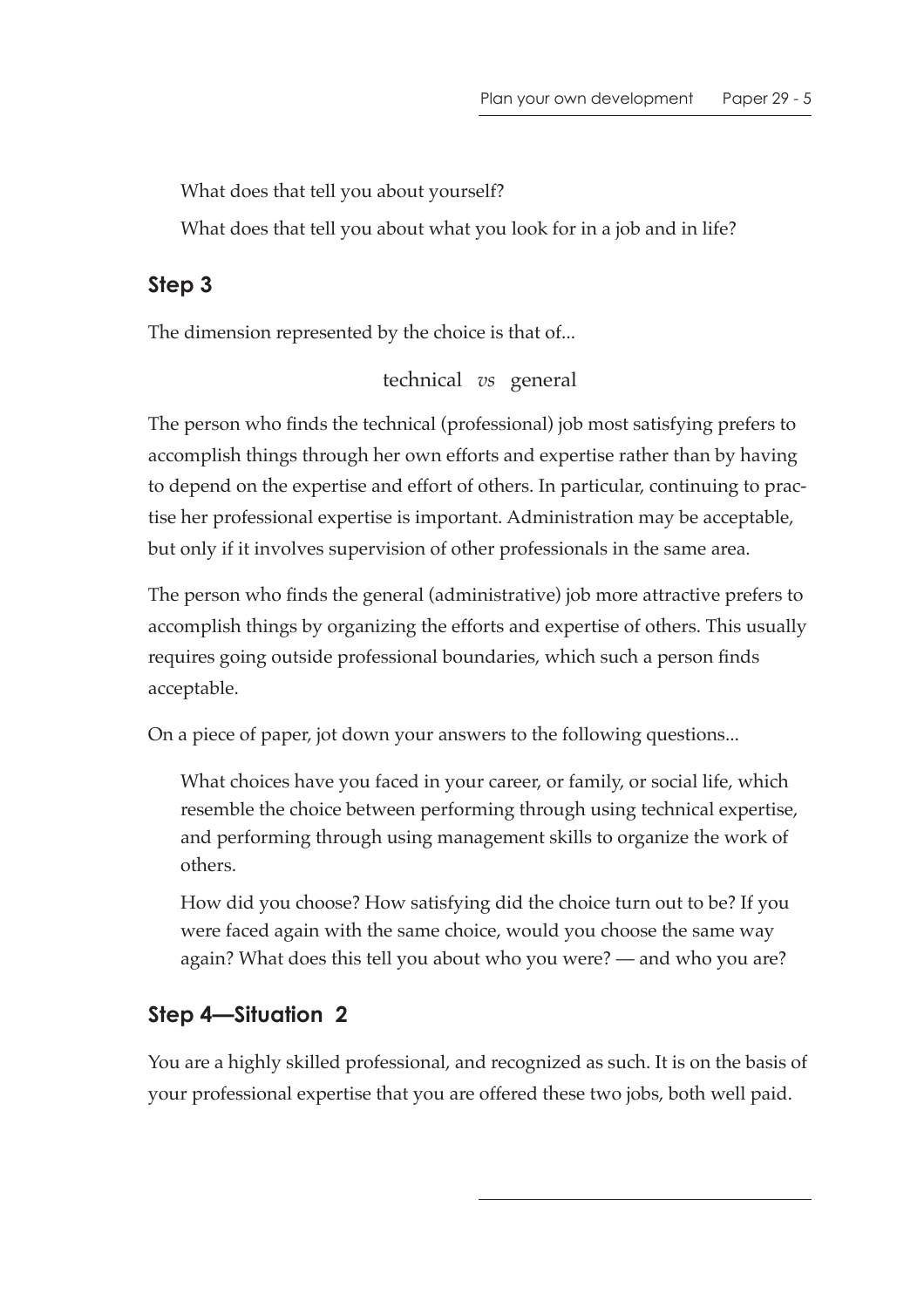Job **C** is one which offers you a considerable amount of personal freedom. There is some risk attached, however. Continued employment in it is not assured. But in it, you would be able to work as you wished, and develop your professional skills and techniques without having to fear control or criticism from your superiors.

Job **D** is also a professional job. It offers a safe, stable position into the foreseeable future, with good prospects of advancement if you fit in. You would be required to work as a subordinate member of an established team. The working procedures and techniques have already been agreed to, and are largely fixed.

Choose between the jobs before you read on.

#### **Step 5**

Now imagine, as vividly as you can, that you have irrevocably chosen one of the jobs. Imagine what your thoughts and feelings would be like. Distinguish between what others want of you or for you, and what you really want for yourself...

On a piece of paper, write down your ideas for further consideration later. In particular...

What are your anxieties?

What are your hopes?

What does that tell you about yourself?

What does that tell you about what you look for in a job and in life?

#### **Step 6**

The dimension is that of...

autonomy *vs* security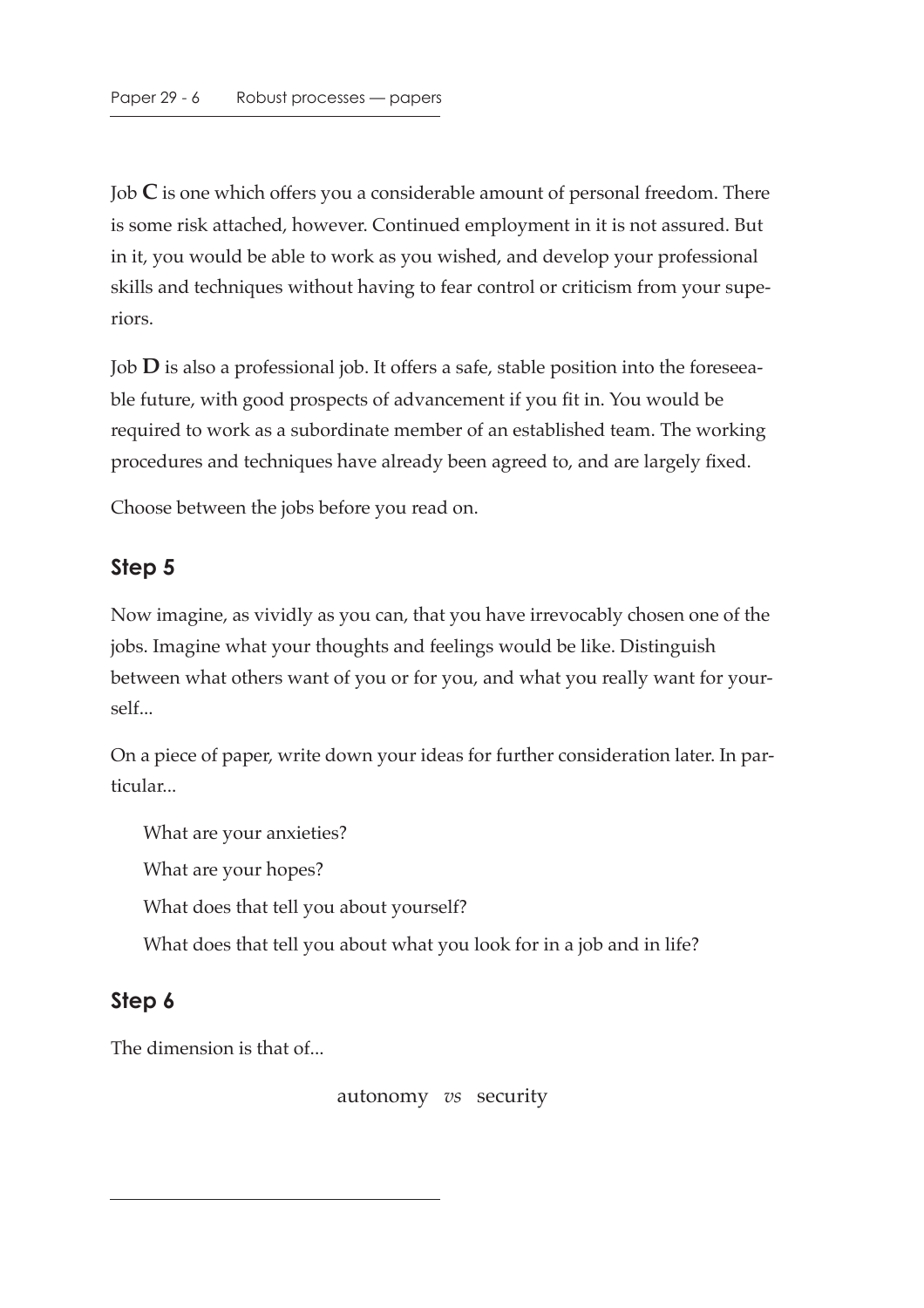The person who finds the autonomous but risky job most satisfying prefers to have a lot of freedom and individual responsibility in a job, even at the cost of some loss of security.

The person who finds the secure job more attractive prefers to be able to work in the knowledge that the future is under control, and continued stability is assured, even at the cost of some loss of personal autonomy.

On a piece of paper, jot down your answers to the following questions...

What choices have you faced in your career, or family, or social life, which resemble the choice between gaining a great deal of personal freedom, though at some risk, and gaining security, though at the cost of some autonomy?

How did you choose? How satisfying did the choice turn out to be? If you were faced again with the same choice, would you choose the same way again? What does this tell you about who you were? —and who you are?

# **Step 7—Situation 3**

You are a highly skilled professional, and recognized as such. It is on the basis of your professional expertise that you are offered these two jobs.

Job **E** is a very challenging job, but one which you believe you have the professional expertise to handle very well. It involves setting up and developing, single-handed, a new development. You will be able to count on little help in doing so, and may face difficulties from people offering competing services. Some of your competitors will have access to more resources, and perhaps more expertise. Your accomplishments, on the other hand, will be yours alone, and recognized as such.

Job **F** is also challenging. It gives you the opportunity to help clients who badly need the type of professional help you can give them. Their need is great, and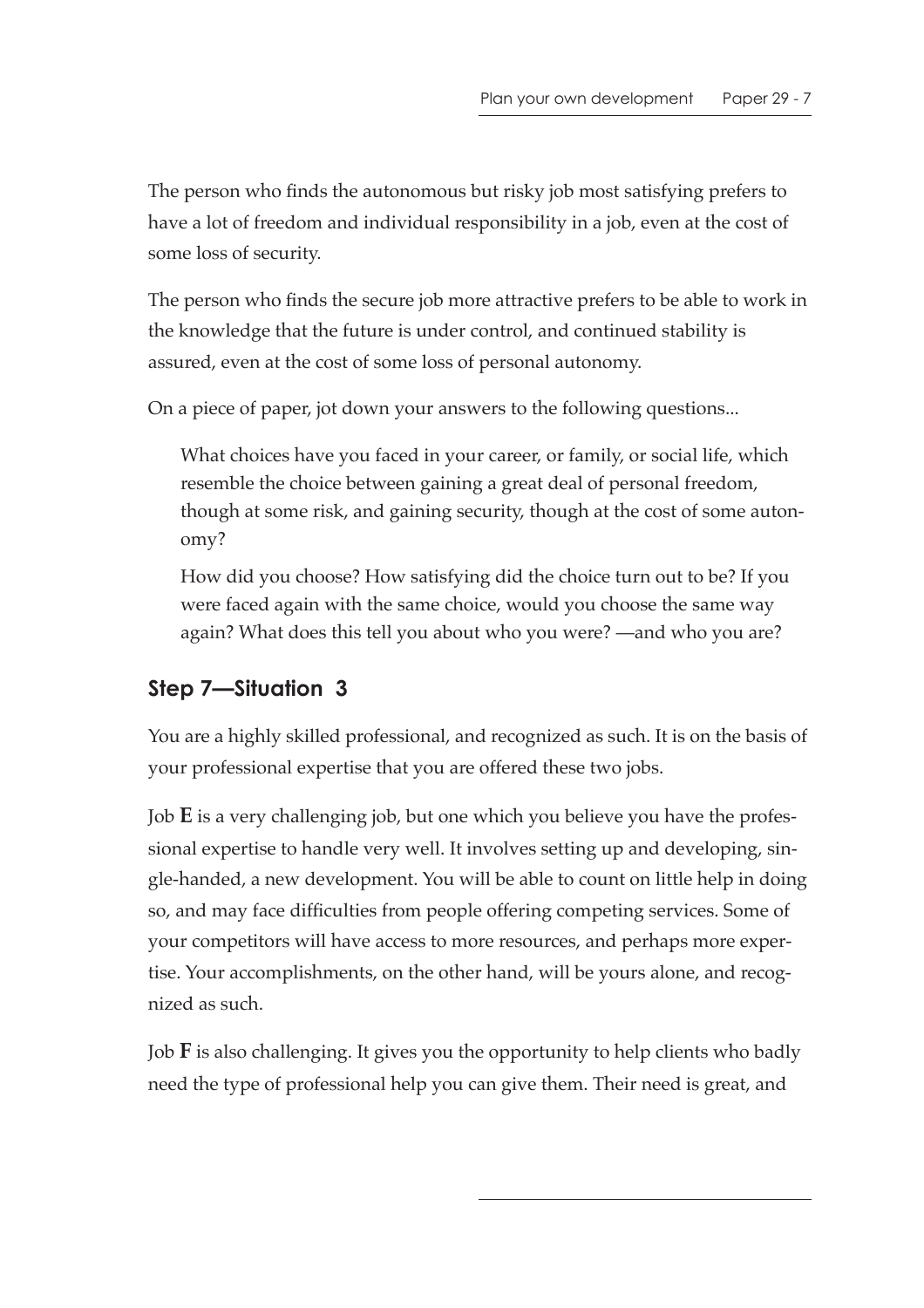there are few support services for them. Like many such jobs working with the disadvantaged, it may require a certain amount of self-denial. But it does provide the chance to provide truly worthwhile help to those who need it.

Choose between the jobs before you read on.

#### **Step 8**

Now imagine, as vividly as you can, that you have irrevocably chosen one of the jobs. Imagine what your thoughts and feelings would be like. Distinguish between what others want of you or for you, and what you really want for yourself...

On a piece of paper, write down your ideas for further consideration later. In particular...

What are your anxieties? What are your hopes? What does that tell you about yourself? What does that tell you about what you look for in a job and in life?

# **Step 9**

The dimension is that of...

entrepreneurial *vs* service

The person who finds the entrepreneurial job most satisfying prefers to accomplish things through her/his individual efforts, and enjoys the challenge of opposition and difficulty. Such a person may enjoy the flavour of "me against the world" that applies here, and the feeling of having demonstrated, single-handed, her/his capacity to win through against the odds.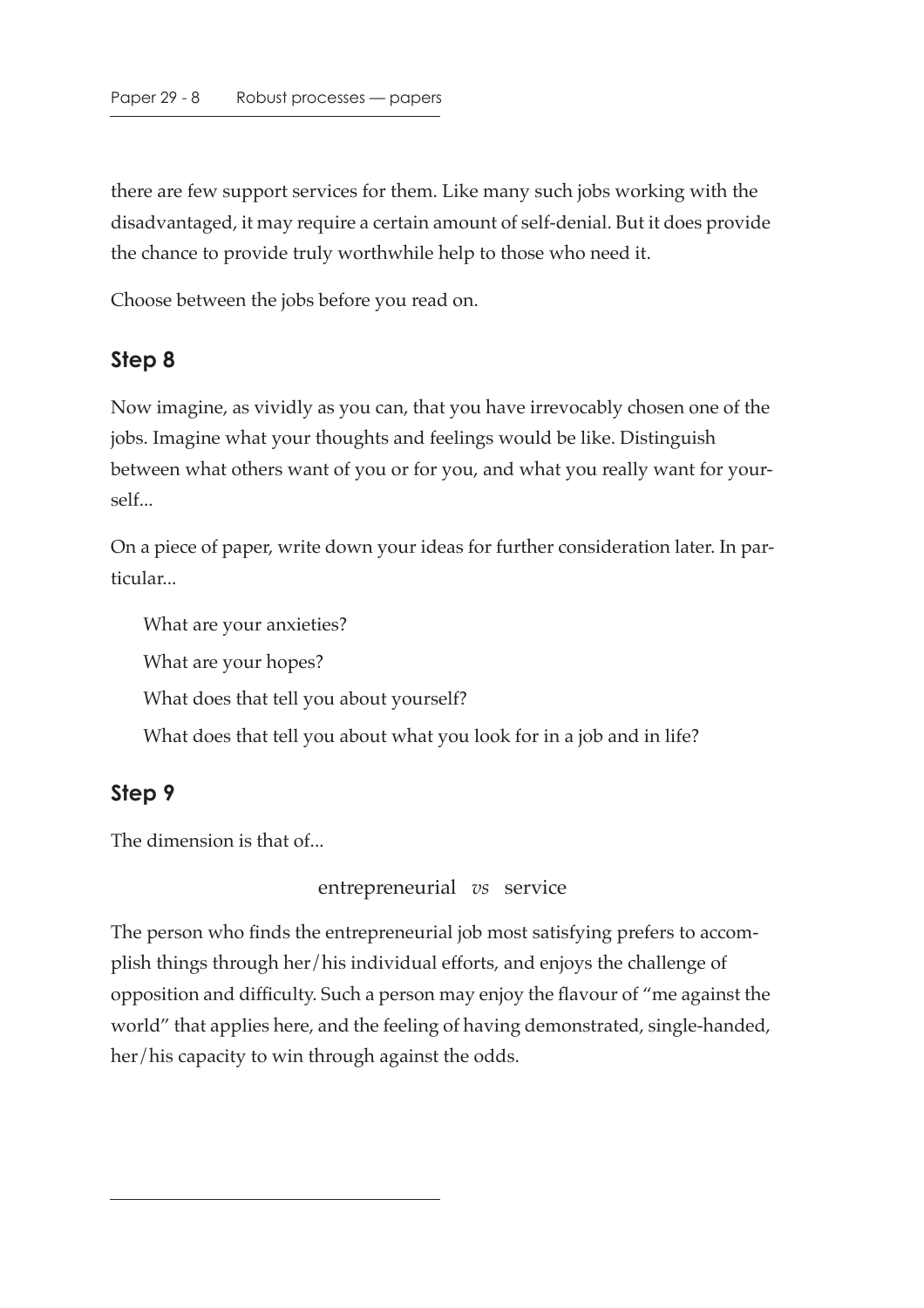The person who finds the service job more attractive prefers to work in jobs that serve others, particularly those in need, even if some self-sacrifice is required for the job to be done well.

On a piece of paper, jot down your answers to the following questions...

What choices have you faced in your career, or family, or social life, which resemble the choice between pitting yourself against the world, and serving others who need the help.

How did you choose? How satisfying did the choice turn out to be? If you were faced again with the same choice, would you choose the same way again? What does this tell you about who you were? —and who you are?

# **Step 10—Analysis**

You have now reviewed three dimensions of career choice:

technical vs general autonomy vs security entrepreneurial vs service

Think back over the three imaginary choices. The easier the choice, the more likely it is to be an important issue for you. The greater the agreement between the imagined job choice, and choices you have actually made, the more accurate your self-perceptions are likely to be.

The following task can be done alone, but it may work better if you do it in conversation with someone else, preferably someone who knows you.

On a piece of paper, make a list of the type of job your career anchor seems to suggest would be appropriate for you...

First list those jobs which lie within a normal career development path